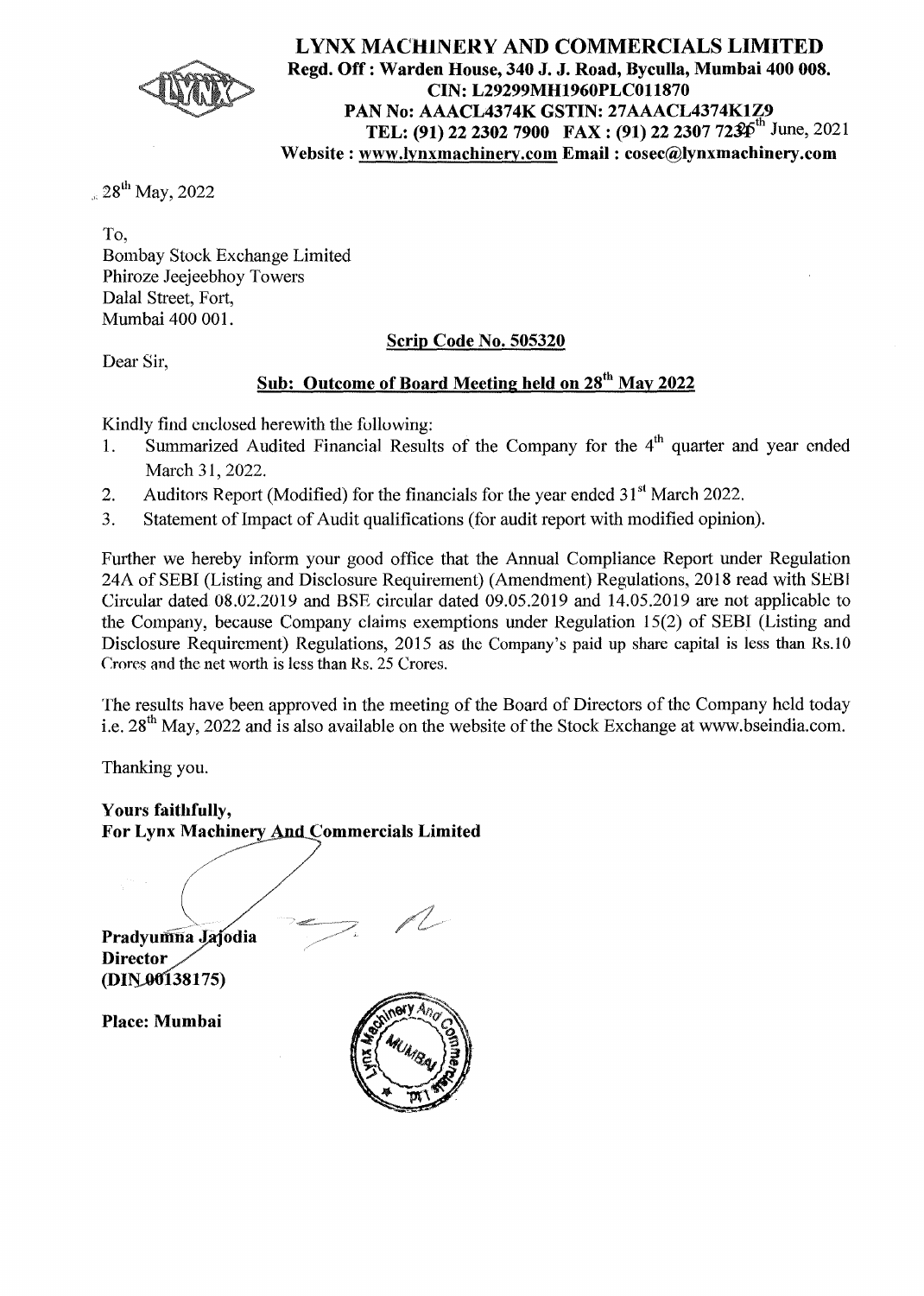#### **LYNX MACHINERY AND COMMERCIALS LIMITED REGD OFFICE : WARDEN HOUSE, 340 J.J.ROAD BYCULLA, MUMBAI · 400 008 CIN: L29299MH1960PLC011870 TEL: (91) (22) 2302 7900 FAX (91) (22) 2307 7231 Website : www.lynxmachinery.com, Email : cosec@lynxmachinery.com CO. CODE : 505320**

**(Figures in Lakhs except EPS)** 

|     |                                                              | <b>QUARTER ENDED</b> |                  |                | <b>YEAR ENDED</b> |                |  |
|-----|--------------------------------------------------------------|----------------------|------------------|----------------|-------------------|----------------|--|
| SR. | <b>PARTICULARS</b>                                           | 31.03.2022           | 31.12.2021       | 31.03.2021     | 31.03.2022        | 31.03.2021     |  |
| #   |                                                              | <b>Audited</b>       | <b>Unaudited</b> | <b>Audited</b> | Audited           | <b>Audited</b> |  |
|     | <b>Revenue From Operations</b>                               | 0                    | 0                | $\Omega$       | 0                 | $\Omega$       |  |
|     | Other Income, net                                            | 52.76                | 0                | 0.67           | 53.00             | 0.87           |  |
| 3   | Total $(1+2)$                                                | 52.76                | 0                | 0.67           | 53,00             | 0.87           |  |
| 4   | <b>EXPENSES</b>                                              |                      |                  |                |                   |                |  |
|     | a) Employees Benefit Expense                                 | 1.75                 | 1.67             | 3.61           | 6.76              | 10.58          |  |
|     | b) Finance Cost                                              | 1.30                 | 1.07             | 0.90           | 4.80              | 2.44           |  |
|     | c) Depreciation and Amortisation Expense                     | 0.26                 | 0.26             | 0.26           | 1.03              | 1.03           |  |
|     | d) Other Expenses                                            | 28.24                | 7.72             | 9.03           | 52.32             | 29.82          |  |
|     | <b>Total Expenses (IV)</b>                                   | 31.55                | 10.72            | 13.8           | 64.91             | 43.87          |  |
| 5   | Profit/(Loss) before exceptional items and tax (3-4)         | 21.21                | $-10.72$         | $-13.13$       | $-11.91$          | $-43.00$       |  |
| 6   | <b>Exceptional Items</b>                                     | 0                    | $\Omega$         | O              | 0                 | 0              |  |
|     | Profit/(Loss) before Tax<br>$(5-6)$                          | 21.21                | $-10.72$         | $-13.13$       | $-11.91$          | $-43.00$       |  |
| 8   | Tax Expenses                                                 |                      |                  |                |                   |                |  |
| a)  | <b>Current Tax</b>                                           |                      |                  |                |                   |                |  |
| b)  | Deferred Tax                                                 | 0                    | $\Omega$         | $\Omega$       | 0                 | $\Omega$       |  |
| 9   | Net Profit(+)/Loss (7-8)                                     | 21.21                | $-10.72$         | $-13.13$       | $-11.91$          | $-43.00$       |  |
| 10  | Other Comprehensive Income / Loss (net of tax)               |                      |                  |                |                   |                |  |
| a)  | Items that will not be reclassified to profit & loss account | 0                    | $\Omega$         | $-0.52$        | $\Omega$          | $-0.52$        |  |
| b)  | Items that will be reclassified to profit & loss account     | $\Omega$             | $\Omega$         | $\Omega$       | $\Omega$          | $\Omega$       |  |
| 11  | Total Loss after Comprehencsive Income (after tax) (9-10)    | 21.21                | $-10.72$         | $-13.65$       | $-11.91$          | $-43.52$       |  |
| 12  | Paid-Up Equity Share Capital (Face Value Rs.10/- per Share)  | 60                   | 60               | 60             | 60                | 60             |  |
|     | 13 Earning per Share (of rs.10/- each) (not annualised)      |                      |                  |                |                   |                |  |
|     | a) Basic & Diluted                                           | 3.54                 | (1.79)           | (2.19)         | (1.98)            | (7.17)         |  |

**Notes:** 

1. The above results have been prepared in accordance with Indian Accouting Standards ("IND AS") notified under section 133 of the Companies Act 2013, read together with the Comapnies (Indian Accounting Standards) Rules, 2015.

2. The above results have been reviewed and recommended by the Audit Committee of Directors and susequently approved by the Board of Directors at their respective meetings held on 28.05.2022. The Statutory Auditors have carried out a limited review of the results.

3. This is a single segment company in accordance with the AS-17 (Segment Reporting) issued by !CAI.Hence the question of disclosure of Segment information does not arise.

4. The figures for the previous period have been regrouped / reclassified wherever necessary.

5. The Company's operations were not much affected due to COVID-19 as the company has very limited business and there is no impact for the the same on Results of the Company.

# **ON BEHALF OF BOARD OF DIRECTORS**  FOR LYNX MA<u>CHINE</u>RY AND COMMERCIALS LTD. ON BEHALF OF BOARD OF DIRECTORS<br>FOR LYNX MACHINERY AND COMMERCIALS LTD.<br>PRADYUMNA JAJODIA

**DIRECTOR DIN - 00138175** 



PLACE : MUMBAI *PRADYUR* PLACE : MUMBAI<br>DATE : 28.05.2022<br>**DATE** : 28.05.2022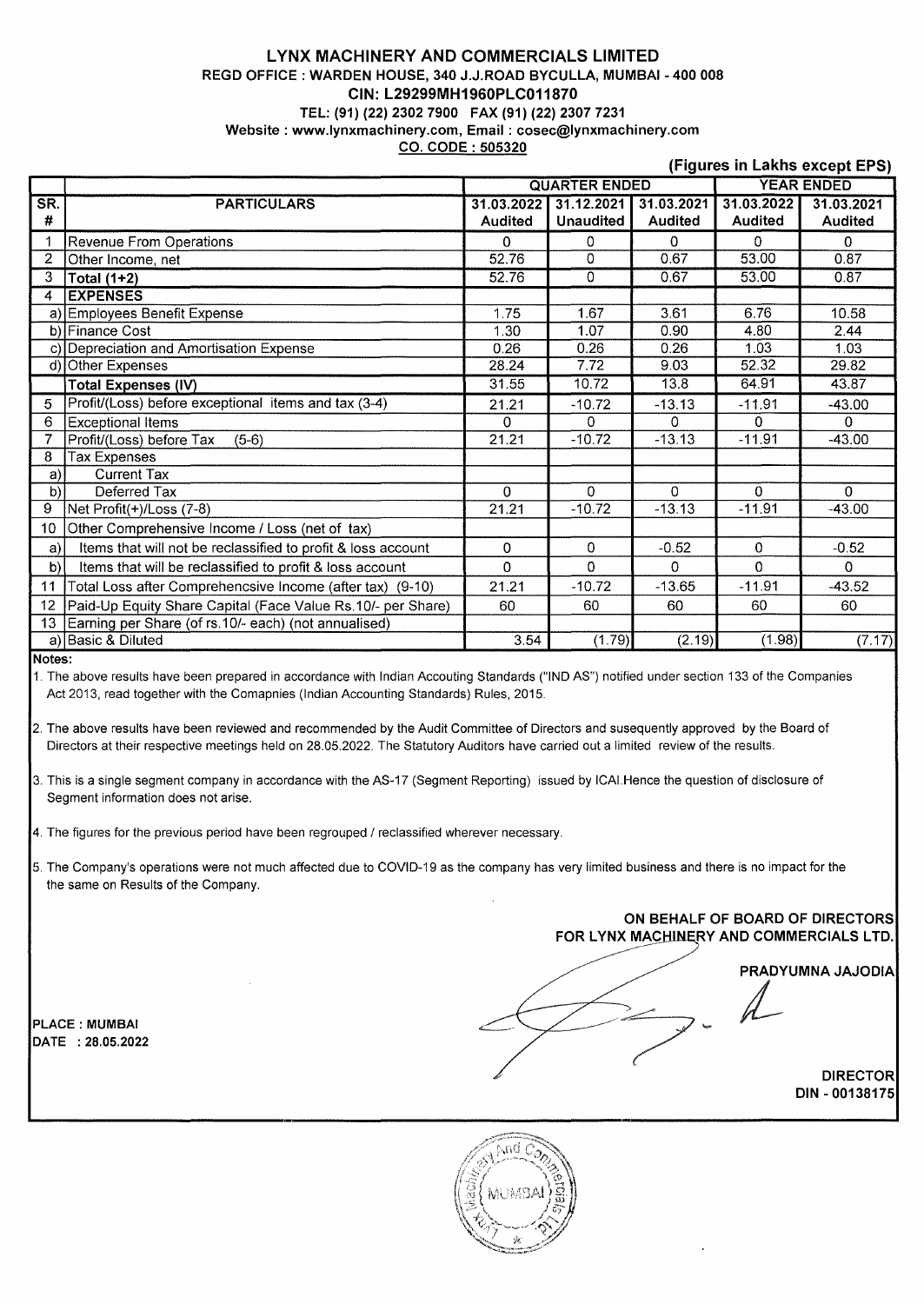## **LYNX MACHINERY AND COMMERCIALS LIMITED REGO OFFICE** : **WARDEN HOUSE, 340 J.J.ROAD BYCULLA, MUMBAI** - **400 008 CIN: L29299MH1960PLC011870 TEL: (91) (22) 2302 7900 FAX (91) (22) 2307 7231 Website: www.lynxmachinery.com, Email: cosec@lynxmachinery.com**

**CO. CODE** : **505320** 

|              |                                                               |                                     | <b>Amount in Rupees</b>                    |
|--------------|---------------------------------------------------------------|-------------------------------------|--------------------------------------------|
|              | <b>Statement of Standlone Audited Assets and Liabilities</b>  | As at 31st March,<br>2022 (Audited) | As at 31st March,<br><b>2021 (Audited)</b> |
|              | <b>A</b> ASSETS                                               |                                     |                                            |
| $\mathbf{1}$ | <b>Non-Current Assets</b>                                     |                                     |                                            |
|              | (a) Fixed Assets                                              |                                     |                                            |
|              | - Tangible assets                                             | 685,453                             | 788,768                                    |
|              | (b) Non-current investments                                   | 5,419,249                           | 10,397,889                                 |
|              | (c) Long Term Loans And Advances                              | 1,199,722                           | 1,201,249                                  |
|              | Sub-total - Non-current Assets                                | 7,304,424                           | 12,387,906                                 |
| 2            | <b>Current Assets</b>                                         |                                     |                                            |
|              | (a) Inventories                                               |                                     |                                            |
|              | (b) Trade Receivables                                         | 5,518,443                           | 2,445,169                                  |
|              | (c) Cash and Cash Equivalents                                 | 434,649                             | 454,436                                    |
|              | (d) Short Term Loans and Advances<br>(e) Other Current Assets | 7,957                               | 314,219                                    |
|              | <b>Sub-total - Current Assets</b>                             | 10,198,563                          | 1,182,420                                  |
|              |                                                               | 16,159,612                          | 4,396,244                                  |
|              | <b>TOTAL ASSETS</b>                                           | 23,464,036                          | 16,784,150                                 |
|              | <b>B EQUITY AND LIABILITIES</b>                               |                                     |                                            |
|              | 1 Shareholder's Funds                                         |                                     |                                            |
|              | (a) Share Capital                                             | 6,000,000                           | 6,000,000                                  |
|              | (b) Reserves and Surplus                                      | (5,896,684)                         | (4,705,764)                                |
|              | Sub-total - Shareholder's funds                               | 103,316                             | 1,294,236                                  |
|              |                                                               |                                     |                                            |
|              | 2 Non- Current Liabilities                                    |                                     |                                            |
|              | (a) Long Term Borrowings                                      | 9,041,795                           | 5,290,126                                  |
|              | (b) Deferred Tax Liabilities (Net)                            |                                     |                                            |
|              | Sub-total - Non-current liabilities                           | 9,041,795                           | 5,290,126                                  |
|              | 3 Current Liabilities                                         |                                     |                                            |
|              | (a) Trade Payables                                            |                                     |                                            |
|              | (b) Other Current Liabilities                                 | 14,318,925                          | 10,199,788                                 |
|              | <b>Sub-total - Current Liabilities</b>                        | 14,318,925                          | 10,199,788                                 |
|              |                                                               |                                     |                                            |
|              | <b>TOTAL - EQUITY AND LIABILITIES</b>                         | 23,464,036                          | 16,784,150                                 |
|              |                                                               |                                     |                                            |

FOR LYNX *I*MACHINERY AND COMMERCIALS LTD. ON BEHALF OF BOARD OF DIRECTORS

**PRADYUMNA JAJODIA DIRECTOR DIN** - **00138175** 

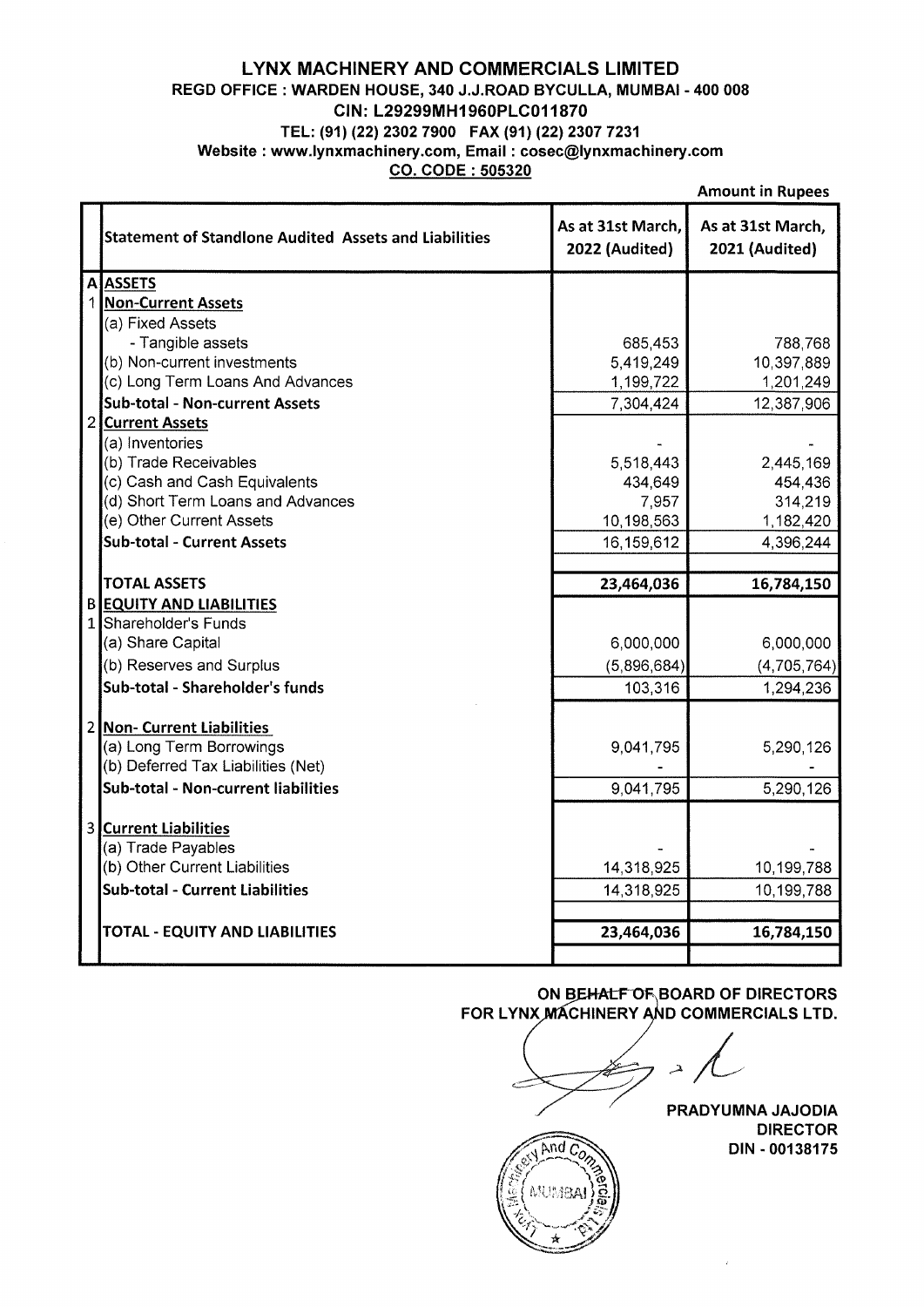### **LYNX MACHINERY AND COMMERCIALS LIMITED CASH FLOW STATEMENT FOR THE PERIOD ENDED 31ST MARCH, 2022**

| <b>Year ended 31.03.2021</b><br><b>Year ended 31.03.2022</b><br>А.<br><b>CASH FLOW FROM OPERATING ACTIVITIES</b><br>(11,909.20)<br>Net Profit before Extraordinary Items<br>(42,996.52)<br>Adjustment for<br>Depreciation<br>1,033.15<br>1,033.15<br>(Profit)/Loss on sale of Fixed Assets<br>(Profit)/Loss on sale of Investments<br>(31.20)<br><b>Interest Received</b><br>(851.92)<br>(841.93)<br><b>Interest Paid</b><br>4,796.32<br>4,977.55<br>2,437.71<br>2,597.73<br>OPERATING PROFIT BEFORE<br><b>WORKING CAPITAL CHANGES</b><br>(6,931.65)<br>(40,398.79)<br>(117, 816.28)<br>(293.06)<br>Adjustment for Trade & Other Receivables<br>Inventories<br><b>Trade Payable</b><br>41,191.37<br>(76, 624.91)<br>(2,065.54)<br>(2,358.60)<br>CASH GENERATED FROM OPERATION<br>(83, 556.56)<br>(42, 757.39)<br><b>Interest Paid</b><br>(4,796.32)<br>(2,437.71)<br><b>CASH FLOW BEFORE EXTRA -</b><br><b>ORDINARY ITEMS</b><br>(88, 352.88)<br>(45, 195.10)<br>Extra ordinary items<br><b>NET CASH FROM OPERATING ACTIVITIES</b><br>(88, 352.88)<br>(45, 195.10)<br><b>B. CASH FLOW FROM INVESTING ACTIVITIES</b><br><b>Addition of Fixed Assets</b><br>Sale of Fixed Assets<br><b>Interest Received</b><br>851.92<br>841.93<br>Sale of Investments<br>49,786.40<br>2,923.20<br>50,638.32<br>3,765.13<br><b>NET CASH FROM INVESTING ACTIVITIES</b><br>50,638.32<br>3,765.13<br><b>CASH FLOW FROM FINANCIAL ACTIVITIES</b><br>Increase in Share Capital<br>Proceeds from/(Repayment of) Borrowings<br>40,254.88<br>37,516.69<br>37,516.69<br>40,255<br><b>NET CASH FROM /(USED IN) FINANCING</b><br><b>ACTIVITIES</b><br>37,516.69<br>40,254.88<br><b>NET INCREASE IN CASH &amp; CASH</b><br><b>EQUIVALENTS (A+B+C)</b><br>(197.87)<br><b>OPENING CASH &amp; CASH EQUIVALENTS</b><br>4,544.36<br>5,719.45<br><b>CLOSING CASH &amp; CASH EQUIVALENTS</b><br>4,346.49<br>4,544.36 |    | (Rs in '00) |  |  |  |  |  |
|----------------------------------------------------------------------------------------------------------------------------------------------------------------------------------------------------------------------------------------------------------------------------------------------------------------------------------------------------------------------------------------------------------------------------------------------------------------------------------------------------------------------------------------------------------------------------------------------------------------------------------------------------------------------------------------------------------------------------------------------------------------------------------------------------------------------------------------------------------------------------------------------------------------------------------------------------------------------------------------------------------------------------------------------------------------------------------------------------------------------------------------------------------------------------------------------------------------------------------------------------------------------------------------------------------------------------------------------------------------------------------------------------------------------------------------------------------------------------------------------------------------------------------------------------------------------------------------------------------------------------------------------------------------------------------------------------------------------------------------------------------------------------------------------------------------------------------------------------------------------------------|----|-------------|--|--|--|--|--|
| (1, 175.09)                                                                                                                                                                                                                                                                                                                                                                                                                                                                                                                                                                                                                                                                                                                                                                                                                                                                                                                                                                                                                                                                                                                                                                                                                                                                                                                                                                                                                                                                                                                                                                                                                                                                                                                                                                                                                                                                      |    |             |  |  |  |  |  |
|                                                                                                                                                                                                                                                                                                                                                                                                                                                                                                                                                                                                                                                                                                                                                                                                                                                                                                                                                                                                                                                                                                                                                                                                                                                                                                                                                                                                                                                                                                                                                                                                                                                                                                                                                                                                                                                                                  |    |             |  |  |  |  |  |
|                                                                                                                                                                                                                                                                                                                                                                                                                                                                                                                                                                                                                                                                                                                                                                                                                                                                                                                                                                                                                                                                                                                                                                                                                                                                                                                                                                                                                                                                                                                                                                                                                                                                                                                                                                                                                                                                                  |    |             |  |  |  |  |  |
|                                                                                                                                                                                                                                                                                                                                                                                                                                                                                                                                                                                                                                                                                                                                                                                                                                                                                                                                                                                                                                                                                                                                                                                                                                                                                                                                                                                                                                                                                                                                                                                                                                                                                                                                                                                                                                                                                  |    |             |  |  |  |  |  |
|                                                                                                                                                                                                                                                                                                                                                                                                                                                                                                                                                                                                                                                                                                                                                                                                                                                                                                                                                                                                                                                                                                                                                                                                                                                                                                                                                                                                                                                                                                                                                                                                                                                                                                                                                                                                                                                                                  |    |             |  |  |  |  |  |
|                                                                                                                                                                                                                                                                                                                                                                                                                                                                                                                                                                                                                                                                                                                                                                                                                                                                                                                                                                                                                                                                                                                                                                                                                                                                                                                                                                                                                                                                                                                                                                                                                                                                                                                                                                                                                                                                                  |    |             |  |  |  |  |  |
|                                                                                                                                                                                                                                                                                                                                                                                                                                                                                                                                                                                                                                                                                                                                                                                                                                                                                                                                                                                                                                                                                                                                                                                                                                                                                                                                                                                                                                                                                                                                                                                                                                                                                                                                                                                                                                                                                  |    |             |  |  |  |  |  |
|                                                                                                                                                                                                                                                                                                                                                                                                                                                                                                                                                                                                                                                                                                                                                                                                                                                                                                                                                                                                                                                                                                                                                                                                                                                                                                                                                                                                                                                                                                                                                                                                                                                                                                                                                                                                                                                                                  |    |             |  |  |  |  |  |
|                                                                                                                                                                                                                                                                                                                                                                                                                                                                                                                                                                                                                                                                                                                                                                                                                                                                                                                                                                                                                                                                                                                                                                                                                                                                                                                                                                                                                                                                                                                                                                                                                                                                                                                                                                                                                                                                                  |    |             |  |  |  |  |  |
|                                                                                                                                                                                                                                                                                                                                                                                                                                                                                                                                                                                                                                                                                                                                                                                                                                                                                                                                                                                                                                                                                                                                                                                                                                                                                                                                                                                                                                                                                                                                                                                                                                                                                                                                                                                                                                                                                  |    |             |  |  |  |  |  |
|                                                                                                                                                                                                                                                                                                                                                                                                                                                                                                                                                                                                                                                                                                                                                                                                                                                                                                                                                                                                                                                                                                                                                                                                                                                                                                                                                                                                                                                                                                                                                                                                                                                                                                                                                                                                                                                                                  |    |             |  |  |  |  |  |
|                                                                                                                                                                                                                                                                                                                                                                                                                                                                                                                                                                                                                                                                                                                                                                                                                                                                                                                                                                                                                                                                                                                                                                                                                                                                                                                                                                                                                                                                                                                                                                                                                                                                                                                                                                                                                                                                                  |    |             |  |  |  |  |  |
|                                                                                                                                                                                                                                                                                                                                                                                                                                                                                                                                                                                                                                                                                                                                                                                                                                                                                                                                                                                                                                                                                                                                                                                                                                                                                                                                                                                                                                                                                                                                                                                                                                                                                                                                                                                                                                                                                  |    |             |  |  |  |  |  |
|                                                                                                                                                                                                                                                                                                                                                                                                                                                                                                                                                                                                                                                                                                                                                                                                                                                                                                                                                                                                                                                                                                                                                                                                                                                                                                                                                                                                                                                                                                                                                                                                                                                                                                                                                                                                                                                                                  |    |             |  |  |  |  |  |
|                                                                                                                                                                                                                                                                                                                                                                                                                                                                                                                                                                                                                                                                                                                                                                                                                                                                                                                                                                                                                                                                                                                                                                                                                                                                                                                                                                                                                                                                                                                                                                                                                                                                                                                                                                                                                                                                                  |    |             |  |  |  |  |  |
|                                                                                                                                                                                                                                                                                                                                                                                                                                                                                                                                                                                                                                                                                                                                                                                                                                                                                                                                                                                                                                                                                                                                                                                                                                                                                                                                                                                                                                                                                                                                                                                                                                                                                                                                                                                                                                                                                  |    |             |  |  |  |  |  |
|                                                                                                                                                                                                                                                                                                                                                                                                                                                                                                                                                                                                                                                                                                                                                                                                                                                                                                                                                                                                                                                                                                                                                                                                                                                                                                                                                                                                                                                                                                                                                                                                                                                                                                                                                                                                                                                                                  |    |             |  |  |  |  |  |
|                                                                                                                                                                                                                                                                                                                                                                                                                                                                                                                                                                                                                                                                                                                                                                                                                                                                                                                                                                                                                                                                                                                                                                                                                                                                                                                                                                                                                                                                                                                                                                                                                                                                                                                                                                                                                                                                                  |    |             |  |  |  |  |  |
|                                                                                                                                                                                                                                                                                                                                                                                                                                                                                                                                                                                                                                                                                                                                                                                                                                                                                                                                                                                                                                                                                                                                                                                                                                                                                                                                                                                                                                                                                                                                                                                                                                                                                                                                                                                                                                                                                  |    |             |  |  |  |  |  |
|                                                                                                                                                                                                                                                                                                                                                                                                                                                                                                                                                                                                                                                                                                                                                                                                                                                                                                                                                                                                                                                                                                                                                                                                                                                                                                                                                                                                                                                                                                                                                                                                                                                                                                                                                                                                                                                                                  |    |             |  |  |  |  |  |
|                                                                                                                                                                                                                                                                                                                                                                                                                                                                                                                                                                                                                                                                                                                                                                                                                                                                                                                                                                                                                                                                                                                                                                                                                                                                                                                                                                                                                                                                                                                                                                                                                                                                                                                                                                                                                                                                                  |    |             |  |  |  |  |  |
|                                                                                                                                                                                                                                                                                                                                                                                                                                                                                                                                                                                                                                                                                                                                                                                                                                                                                                                                                                                                                                                                                                                                                                                                                                                                                                                                                                                                                                                                                                                                                                                                                                                                                                                                                                                                                                                                                  |    |             |  |  |  |  |  |
|                                                                                                                                                                                                                                                                                                                                                                                                                                                                                                                                                                                                                                                                                                                                                                                                                                                                                                                                                                                                                                                                                                                                                                                                                                                                                                                                                                                                                                                                                                                                                                                                                                                                                                                                                                                                                                                                                  |    |             |  |  |  |  |  |
|                                                                                                                                                                                                                                                                                                                                                                                                                                                                                                                                                                                                                                                                                                                                                                                                                                                                                                                                                                                                                                                                                                                                                                                                                                                                                                                                                                                                                                                                                                                                                                                                                                                                                                                                                                                                                                                                                  |    |             |  |  |  |  |  |
|                                                                                                                                                                                                                                                                                                                                                                                                                                                                                                                                                                                                                                                                                                                                                                                                                                                                                                                                                                                                                                                                                                                                                                                                                                                                                                                                                                                                                                                                                                                                                                                                                                                                                                                                                                                                                                                                                  |    |             |  |  |  |  |  |
|                                                                                                                                                                                                                                                                                                                                                                                                                                                                                                                                                                                                                                                                                                                                                                                                                                                                                                                                                                                                                                                                                                                                                                                                                                                                                                                                                                                                                                                                                                                                                                                                                                                                                                                                                                                                                                                                                  |    |             |  |  |  |  |  |
|                                                                                                                                                                                                                                                                                                                                                                                                                                                                                                                                                                                                                                                                                                                                                                                                                                                                                                                                                                                                                                                                                                                                                                                                                                                                                                                                                                                                                                                                                                                                                                                                                                                                                                                                                                                                                                                                                  | C. |             |  |  |  |  |  |
|                                                                                                                                                                                                                                                                                                                                                                                                                                                                                                                                                                                                                                                                                                                                                                                                                                                                                                                                                                                                                                                                                                                                                                                                                                                                                                                                                                                                                                                                                                                                                                                                                                                                                                                                                                                                                                                                                  |    |             |  |  |  |  |  |
|                                                                                                                                                                                                                                                                                                                                                                                                                                                                                                                                                                                                                                                                                                                                                                                                                                                                                                                                                                                                                                                                                                                                                                                                                                                                                                                                                                                                                                                                                                                                                                                                                                                                                                                                                                                                                                                                                  |    |             |  |  |  |  |  |
|                                                                                                                                                                                                                                                                                                                                                                                                                                                                                                                                                                                                                                                                                                                                                                                                                                                                                                                                                                                                                                                                                                                                                                                                                                                                                                                                                                                                                                                                                                                                                                                                                                                                                                                                                                                                                                                                                  |    |             |  |  |  |  |  |
|                                                                                                                                                                                                                                                                                                                                                                                                                                                                                                                                                                                                                                                                                                                                                                                                                                                                                                                                                                                                                                                                                                                                                                                                                                                                                                                                                                                                                                                                                                                                                                                                                                                                                                                                                                                                                                                                                  |    |             |  |  |  |  |  |
|                                                                                                                                                                                                                                                                                                                                                                                                                                                                                                                                                                                                                                                                                                                                                                                                                                                                                                                                                                                                                                                                                                                                                                                                                                                                                                                                                                                                                                                                                                                                                                                                                                                                                                                                                                                                                                                                                  |    |             |  |  |  |  |  |
|                                                                                                                                                                                                                                                                                                                                                                                                                                                                                                                                                                                                                                                                                                                                                                                                                                                                                                                                                                                                                                                                                                                                                                                                                                                                                                                                                                                                                                                                                                                                                                                                                                                                                                                                                                                                                                                                                  |    |             |  |  |  |  |  |
|                                                                                                                                                                                                                                                                                                                                                                                                                                                                                                                                                                                                                                                                                                                                                                                                                                                                                                                                                                                                                                                                                                                                                                                                                                                                                                                                                                                                                                                                                                                                                                                                                                                                                                                                                                                                                                                                                  |    |             |  |  |  |  |  |
|                                                                                                                                                                                                                                                                                                                                                                                                                                                                                                                                                                                                                                                                                                                                                                                                                                                                                                                                                                                                                                                                                                                                                                                                                                                                                                                                                                                                                                                                                                                                                                                                                                                                                                                                                                                                                                                                                  |    |             |  |  |  |  |  |

**1. The above Cash Flow Statement has been prepared under the 'Indirect Method' as set out in the Ind AS - 7 "Statement of Cash Flows".** 

**2. Brackets indicate cash outflows.** 

**The accompaning notes form an integral part of the Standalone Financial Statements as per our report attached.** 

**ON BEHALF OF BOARD OF DIRECTORS** FOR LYNX MACHINERY AND COMMERCIALS LTD.  $\approx 0$ **PRADYUMNA JAJODIA DIRECTOR DIN - 00138175**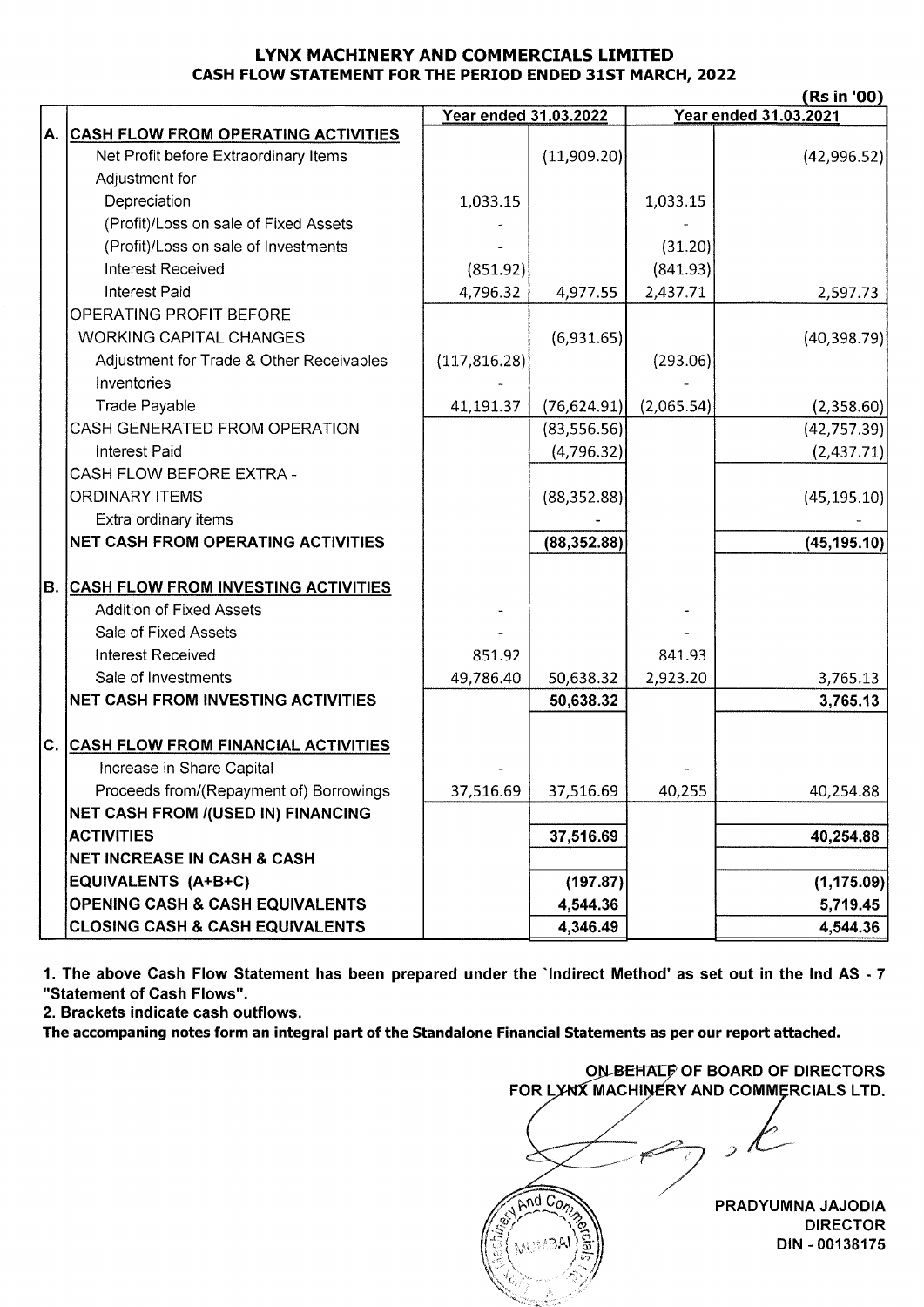Arvind Patwari **A. Patwari** *A. Patwari & Co**A. Patwari & Co**A. Patwari & Co**A. Patwari & Co**A. Patwari & Co**A. Patwari & Co**A. Patwari & Co**A. Patwari & Co**A. Patwari & Co**A. Patwari & Co**A. Patwari A.* 

*( Chartered Accountant)* **70,** *Diamond Harbour Road,*  **Kolkata** - **700 023 Mobile: 9830605793 Email: apatwarico@gmail.com** 

#### **INDEPENDENT AUDITOR'S REPORT TO TE BOARD OF DIRECTORS OF**

#### **LYNX MACHINERY AND COMMERCIALS LIMITED**

#### **Introduction**

1. We have audited the accompanying Statement of Standalone Financial Results-of **LYNX MACHINERY AND COMMERCIALS LIMITED ('the Company')** for the quarter and-year ended March 31, 2022 ("the Statement") attached herewith, being submitted by the--Company pursuant to the requirement of Regulation 33 of the SEBI (Listing Obligations and Disclosure Requirements) Regulations, 2015 ('the Regulation) read with SEBI Circular No CIR/CFD/FAC/62/2016 dated 05th July 2016 (' the Circular'). The standalone financial results for the quarter and year ended  $31<sup>st</sup>$  March 2022 have been prepared on the basis of the Standalone financial results for the nine month period ended  $31<sup>st</sup>$  December 2021, the audited standalone financial statements as at and for the year ended 31<sup>st</sup> March 2022 and the relevant requirement of the Regulation and the Circular, which are the responsibility of the Company's management and has been approved by the board of Directors. Our responsibility is to express an opinion on these standalone financial statement based on our review of the standalone financial results for the nine-month period ended  $31<sup>st</sup>$  December 2021 which were prepared in accordance with the recognition and measurement principles laid down in Indian Accounting standard (Ind AS) 34 'Interim Financial Reporting' specified under section 133 of the Companies Act 2013 read with relevant rules issued there under and other accounting principles generally accepted in India; our audit of the annual standalone Ind AS financial statements as at and for the year ended  $31^{st}$  March 2022 and the relevant requirements of Regulation 33 of the SEBI (Listing Obligations and Disclosure Requirements) Regulation 2015 read with SEBU circular No SEBI Circular No CIR/CFD/FAC/62/2016 dated 05th July 2016.

#### **Scope of Review**

2. We conducted our audit of the statement in accordance with the auditing standards generally accepted in India. Those standards require that we plan and perform the audit to obtain reasonable assurance about whether the statement is free of material misstatement. An audit includes examining, on a test basis, evidence supporting the amounts disclosed in the statement. An audit also includes assessing the accounting principles used and significant estimates made by management. We believe that our audit provides a reasonable basis for our opinion.

(a) The Company's trade receivables aggregating to Rs 2,445,169 are old and under litigation. The said amount includes Rs 2,134,761 receivable from a trade debtor, in respect of which reference is invited to Note No 22. Since the Hon'ble City Civil & Sessions Court, Greater Mumbai, has ordered the company to pay Rs 29,38,735 to the said party (plus interest from date of filing of suit), recovery of the said sum of Rs 2,134,761 from the same party is doubtful in our opinion, more so because the debt is now barred by limitation. Hence, in our opinion, provision for doubtful debts needs to be maintained against the said Trade Receivable of Rs 2,134,761. Thus Trade Receivables and Other Equity are overstated by Rs 2,134,761 and loss and comprehensive loss for the year are understated by the same amount.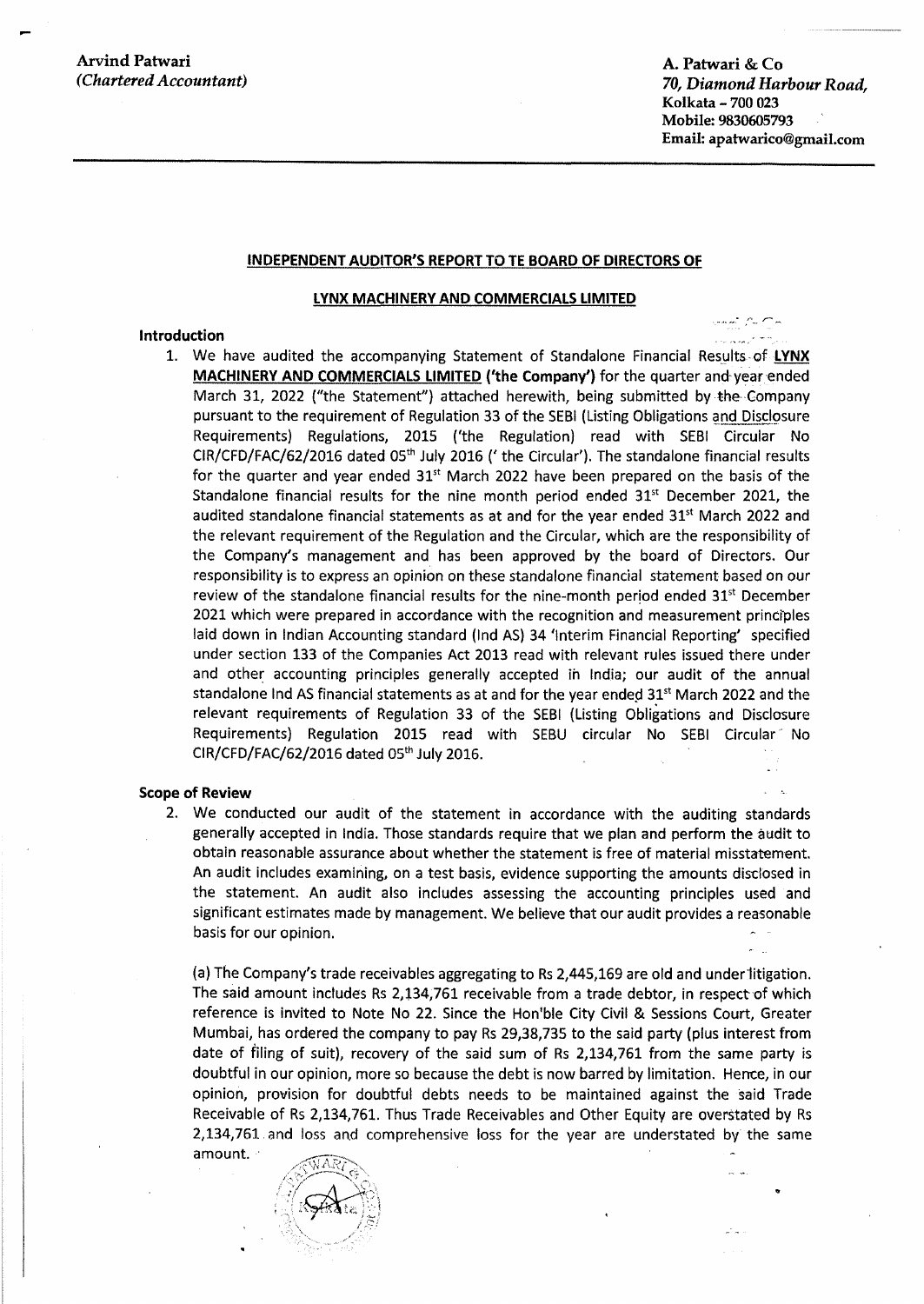(b) The company's investment in unquoted equity shares have been stated at cost instead of their fair value, which is not in accordance with Indian Accounting Standard (Ind-AS) 109 Financial Instruments. We were unable to obtain sufficient appropriate audit evidence in support of their respective cost to be an appropriate estimate of their fair value. Further, in respect of the company's investment in quoted equity shares, necessary adjustments have not been made for changes in their fair value as at the year end when compared to their respective fair value as at the end of the previous year. This is also not in accordance with the said Ind-AS 109. Consequently, we are unable to determine whether and to what extent any adjustments to these amounts were necessary.

- 3. In our opinion and to the best of our information and according to the explanations given to us, except for the possible effects of the matters described in paragraph above, these quarterly standalone financial results as well as the year to date results:
	- (i) Are presented in accordance with the requirement of Regulation 33 of the SEBI (Listing Obligations and Disclosure Requirements) Regulations, '2015 ('the Regulation) read with SEBI Circular No CIR/CFD/FAC/62/2016 dated 05<sup>th</sup> July 2016 in this regard and
	- (ii) Give a true and fair view in conformity with the aforesaid Indian Accounting Standards and other accounting principles generally accepted in India of the net loss, Total Comprehensive income and other financial information for the quarter ended 31<sup>st</sup> March 2022 and for the year ended on that date:
- 4. Further read with Paragraph 1 above, we report that the figures for the quarter ended  $31<sup>st</sup>$ March 2022 represent the derived figures between the audited figures in respect of the financial year ended  $31^{st}$  March 2022 and the published year to date figure upto  $31^{st}$ December 2021, being the date of the end of the third quarter of the current financial year, which were subjected to limited review as stated in paragraph 1 above as required under Regulation 33 of the SEBI (Listing Obligations and Disclosure Requirements) Regulations, 2015 ('the Regulation) read with SEBI Circular No CIR/CFD/FAC/62/2016 dated 05<sup>th</sup> July 2016.

**For A. Patwari& Co. Chartered Accountants Firm Registration No. 326300E** 

Af fatwan

**A.-- Patwari** 

**Membership-No 065505** 

 $U$   $D$ , N; 22065505AJUI Y X 2046

Place: Kolkata Dated : 28.05.2022

,....

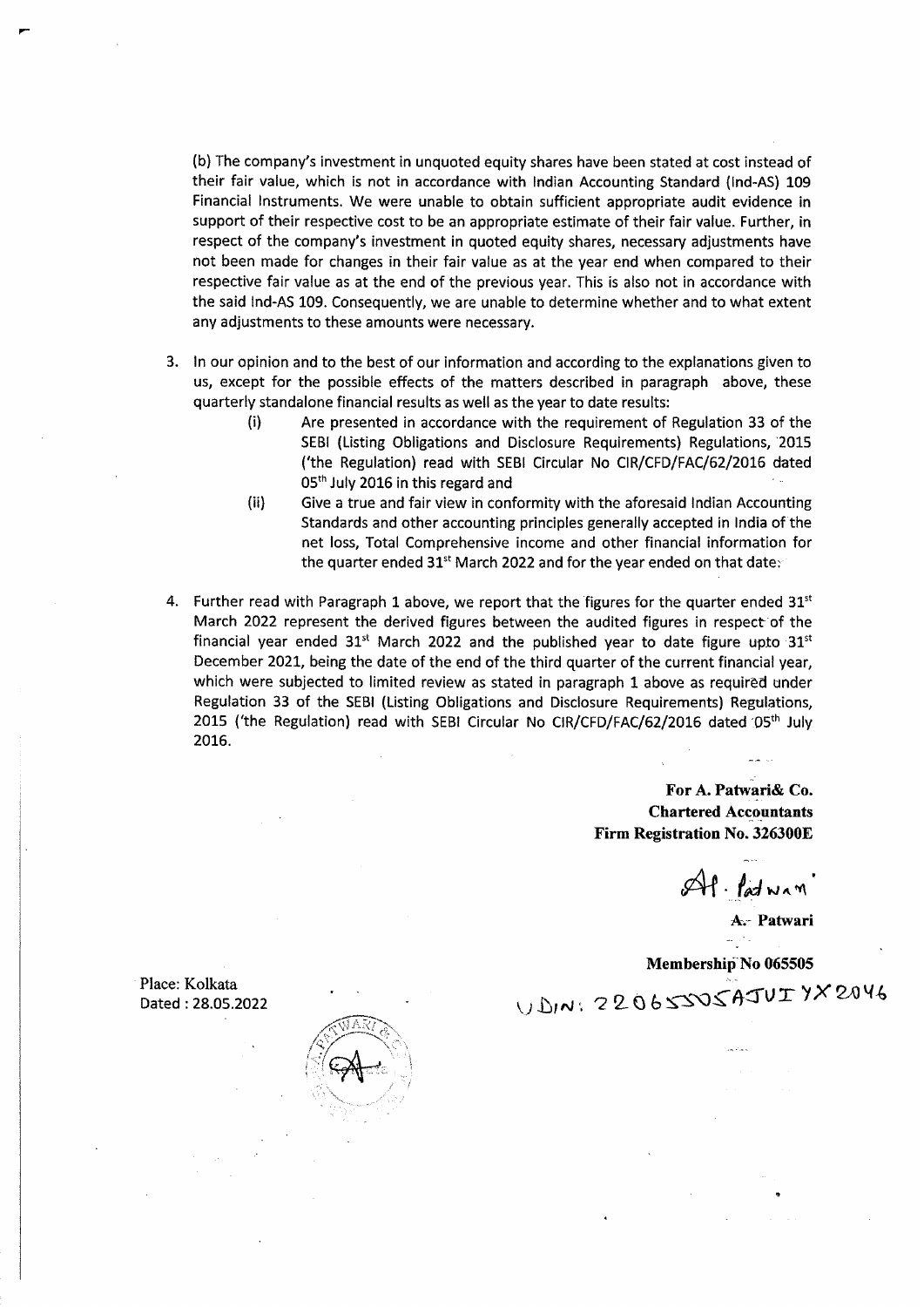

 $\sqrt{ }$ 

### LYNX MACHINERY AND COMMERCIALS LIMITED Regd. Off: Warden House, 340 J. J. Road, Mumbai 400 008. CIN: L29299MH1960PLC0t 1870 TEL: (91) 22 2302 7900 FAX: (91) 22 2307 7231 Website: www.lynxmachinery.com Email: cosec@lynxmachinery.com

٦

### ANNEXUREI

#### Statement on Impact of Audit Qualifications (for audit report with modified opinion) submitted along-with <u>Annual Audited Financial Results - (Standalone and Consolidated separately)</u>

|                                                                                                                                                                                                                                                                                                                                         | Sr. No.                                                                                                                                                                                                                                                                                                                     | <b>Particulars</b>                                                             | <b>Audited Figures (as</b><br>reported before<br>adjusting for<br>qualifications) | <b>Adjusted Figures</b><br>(audited figures<br>after adjusting for<br>qualifications) |  |  |
|-----------------------------------------------------------------------------------------------------------------------------------------------------------------------------------------------------------------------------------------------------------------------------------------------------------------------------------------|-----------------------------------------------------------------------------------------------------------------------------------------------------------------------------------------------------------------------------------------------------------------------------------------------------------------------------|--------------------------------------------------------------------------------|-----------------------------------------------------------------------------------|---------------------------------------------------------------------------------------|--|--|
|                                                                                                                                                                                                                                                                                                                                         | 1,                                                                                                                                                                                                                                                                                                                          | Turnover/Total Income                                                          | 5,300,365                                                                         | 5,300,365                                                                             |  |  |
| L                                                                                                                                                                                                                                                                                                                                       | 2.                                                                                                                                                                                                                                                                                                                          | <b>Total Expenditure</b>                                                       | 6,491,285                                                                         | 8,626,046                                                                             |  |  |
|                                                                                                                                                                                                                                                                                                                                         | 3.                                                                                                                                                                                                                                                                                                                          | Net Profit/ (Loss)                                                             | (1, 190, 920)                                                                     | (3,325,681)                                                                           |  |  |
|                                                                                                                                                                                                                                                                                                                                         | 4.                                                                                                                                                                                                                                                                                                                          | <b>Earnings Per Share</b>                                                      | (1.98)                                                                            | (5.54)                                                                                |  |  |
|                                                                                                                                                                                                                                                                                                                                         | 5.                                                                                                                                                                                                                                                                                                                          | <b>Total Assets</b>                                                            | 23,464,036                                                                        | 21,329,275                                                                            |  |  |
|                                                                                                                                                                                                                                                                                                                                         | 6.                                                                                                                                                                                                                                                                                                                          | <b>Total Liabilities</b>                                                       | 23,360,720                                                                        | 23,360,720                                                                            |  |  |
|                                                                                                                                                                                                                                                                                                                                         | 7.                                                                                                                                                                                                                                                                                                                          | Net Worth                                                                      | 103,316                                                                           | (2,031,445)                                                                           |  |  |
|                                                                                                                                                                                                                                                                                                                                         | 8.                                                                                                                                                                                                                                                                                                                          | Any other financial item(s) (as felt                                           | <b>NIL</b>                                                                        | <b>NIL</b>                                                                            |  |  |
|                                                                                                                                                                                                                                                                                                                                         |                                                                                                                                                                                                                                                                                                                             | appropriate by the management)                                                 |                                                                                   |                                                                                       |  |  |
| are quoted at cost and are not in accordance with Indian Accounting Standard. In<br>respect of the company's investment in quoted equity shares, necessary<br>adjustments have not been made for changes in their fair value as at the year end.<br>$\mathbf{b}_{\cdot}$<br><b>Type of Audit Qualification:</b><br>1. Qualified Opinion |                                                                                                                                                                                                                                                                                                                             |                                                                                |                                                                                   |                                                                                       |  |  |
|                                                                                                                                                                                                                                                                                                                                         | 2. Disclaimer of Opinion<br>Frequency of qualification: Whether appeared first time/ repetitive/ since how long continuing.<br>c.                                                                                                                                                                                           |                                                                                |                                                                                   |                                                                                       |  |  |
| d.<br>For Audit Qualification(s) where the impact is quantified by the auditor, Management's<br>Views:                                                                                                                                                                                                                                  |                                                                                                                                                                                                                                                                                                                             |                                                                                |                                                                                   |                                                                                       |  |  |
|                                                                                                                                                                                                                                                                                                                                         | 1. The Company's trade receivables aggregating to Rs. 24,45,169/-are old and under<br>litigation and is sub-judice. Though the Company has lost the suit in case of one of<br>the debtors of Rs. 21,34,761/- before the Honorable City Civil Sessions Court                                                                 |                                                                                |                                                                                   |                                                                                       |  |  |
|                                                                                                                                                                                                                                                                                                                                         | Mumbai, against which the Company has filed as Appeal in the Honorable High<br>Court of Mumbai, the Company is also attempting to hold without prejudice<br>discussions with the concerned debtor to settle the issue and the Company is<br>reasonably hopeful of recovering the debt and accordingly the Company has still |                                                                                |                                                                                   |                                                                                       |  |  |
|                                                                                                                                                                                                                                                                                                                                         |                                                                                                                                                                                                                                                                                                                             | not made provision for bad debts in the books of Accounts.                     |                                                                                   |                                                                                       |  |  |
|                                                                                                                                                                                                                                                                                                                                         |                                                                                                                                                                                                                                                                                                                             | The Company is also hopeful of recovery of balance debts of Rs. 3,10,408/- and |                                                                                   |                                                                                       |  |  |
|                                                                                                                                                                                                                                                                                                                                         |                                                                                                                                                                                                                                                                                                                             | accordingly no provisions has been made for the same.                          |                                                                                   |                                                                                       |  |  |
|                                                                                                                                                                                                                                                                                                                                         |                                                                                                                                                                                                                                                                                                                             | se<br>F                                                                        |                                                                                   |                                                                                       |  |  |

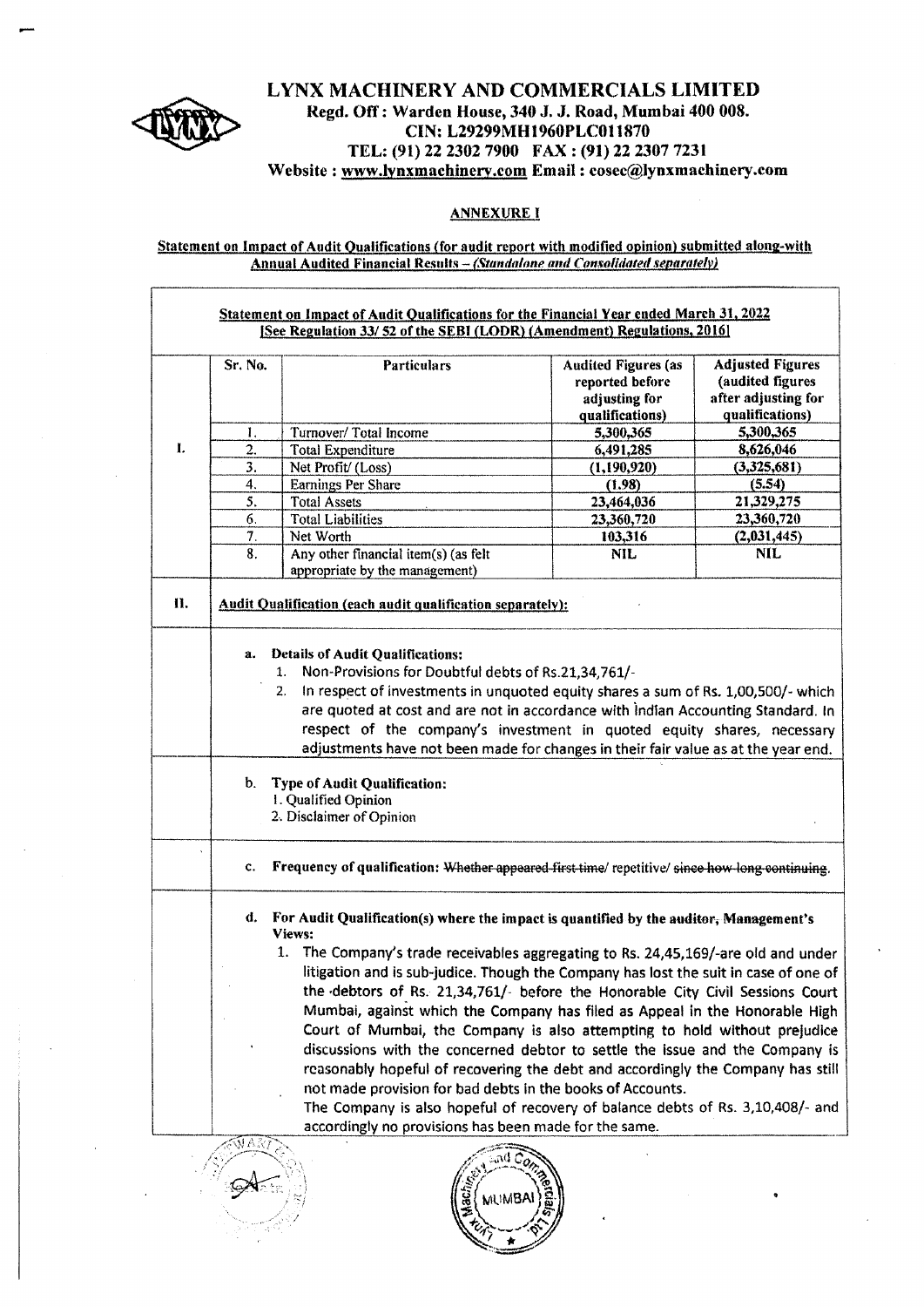